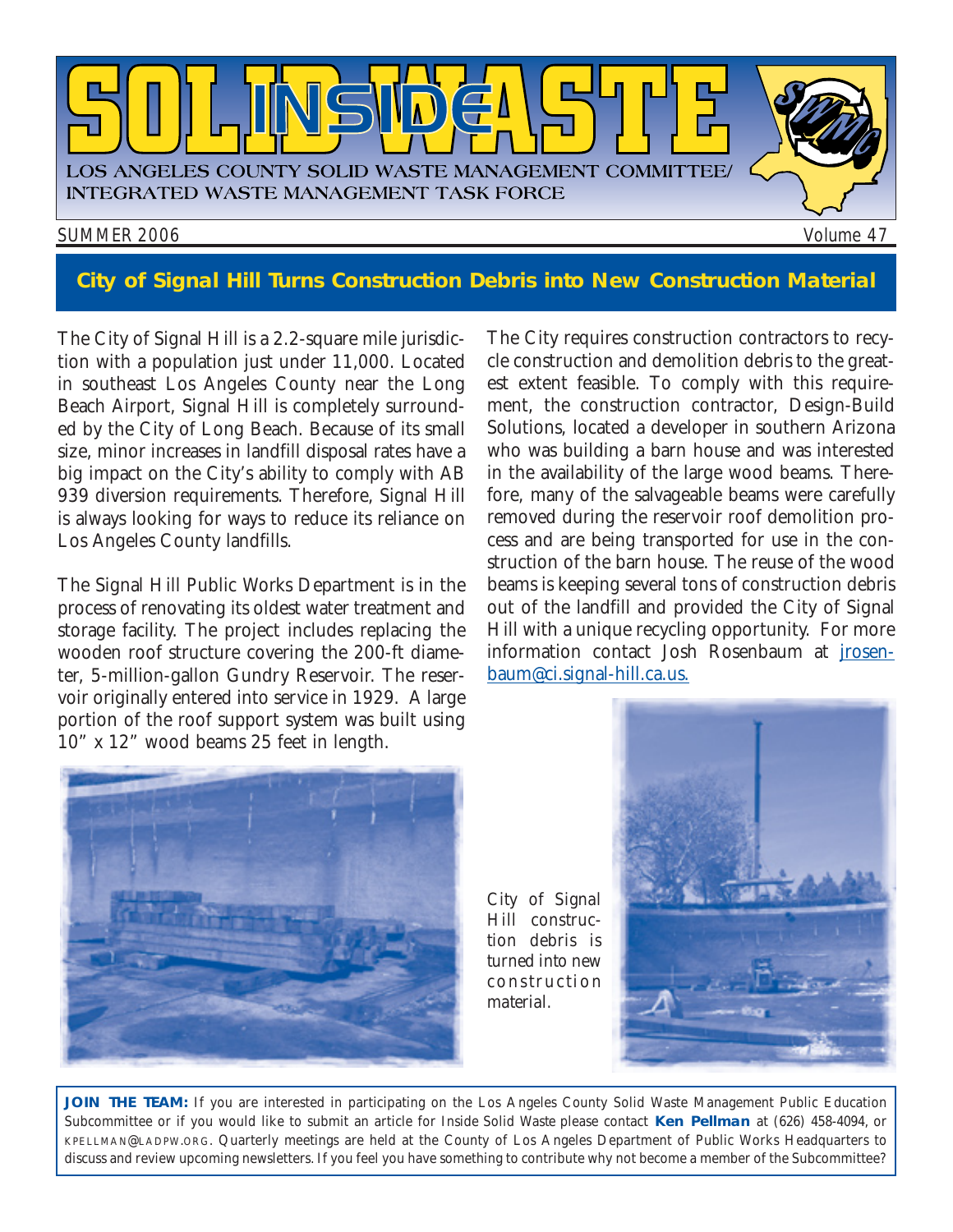## **BURBANK RECYCLE CENTER HONORED TWICE IN APRIL**

At the annual Used Oil/Household Hazardous Waste conference in Lake Tahoe, the California Integrated Waste Management Board (CIWMB) and the California Department of Toxic Substances Control (DTSC) selected the Burbank Recycle Center as the "2006 Cal/EPA Most Innovative Used Oil/HHW Urban Program." Noted were Burbank's 24-year history of recycling used motor oil at its Recycle Center, its five-year history of daily collection of universal and electronic waste that now collects 18 tons of e-waste each month, its Mercury Fever Thermometer Exchange Program, and its Learning Center, which entertains over 1,000 visitors each year.

The two state agencies also honored the cities of Burbank and San Francisco and a few counties and businesses for their participation in the new California Take-It-Back Partnership. The State program's objective is to establish partnerships with local governments and businesses so that consumers will have a convenient way to return used batteries, fluorescent lamps, and electronic waste for recycling.

Being a member of the California Take-It-Back Partnership means positive public relations, a minimal investment of time and floor space, free promotion through State-sponsored public service announcements and website links, and a branding and marketing opportunity for consumer resales. For further information, call the Burbank Recycle Center, (818)-238-3900.

## **STATE FINDS THAT FINANCIAL ASSURANCE REQUIREMENTS FOR LANDFILLS NEED TO BE OVERHAULED**

Currently, State regulations require three types of financial assurances for municipal solid waste landfills.

- **Closure Financial Assurance** covers the costs associated with closing the landfill.
- **Post-closure Maintenance Financial Assurance** covers the costs for maintaining the landfill 30 years beyond its closure date.
- **Corrective Action Financial Assurance** covers the remediation costs that are associated with groundwater contamination while the landfill is operating, in closure, or in post-closure.

In April 2006, the State's Legislative Analyst's Office (LAO) released a report which found that none of the State's approved financial instruments provide "a complete assurance to the State that the owner/operator will have the financial resources to complete the required environmental mitigation once the facility ceases operations." Furthermore, the LAO found that the required dollar amount for each financial assurance does not include all unanticipated costs (e.g., earthquake damage) and replacement costs of equipment.

To strengthen the State's financial assurance mechanisms, the report, entitled "Financial Assurances: Strengthening Public Safety of Waste Facilities and Surface Mines," recommended the enactment of legislation requiring the following:

- •All financial assurances should fully cover the costs of equipment replacement during the post-closure maintenance period.
- •Eliminate the use of the Corporate Financial Test and Corporate Guarantee Financial Instrument since the corporation may encounter future financial troubles and the public would be left 'holding the bag.'
- •Consolidate all financial assurance functions from the various State agencies under one unit in Cal-EPA to improve efficiencies and expertise.

The imposition of a new fee (\$0.45 per ton) on all solid waste disposed in the State to (a) continue maintenance activities after the 30-year post-closure maintenance period if a landfill poses a threat to public health and safety or the environment, (b) finance closure and postclosure activities when a financial assurance mechanism fails, (c) finance unforeseeable costs in the event that the owner/operator does not have the financial resources to pay these costs, or (d) finance urgent closure or postclosure activities at landfills exempt from the State's financial assurance provisions. However, publicly owned landfills would likely be exempt because they have the ability to raise new revenue to cover the costs of maintenance at these facilities.

For a copy of this report, please visit the LAO website at <www.lao.ca.gov.>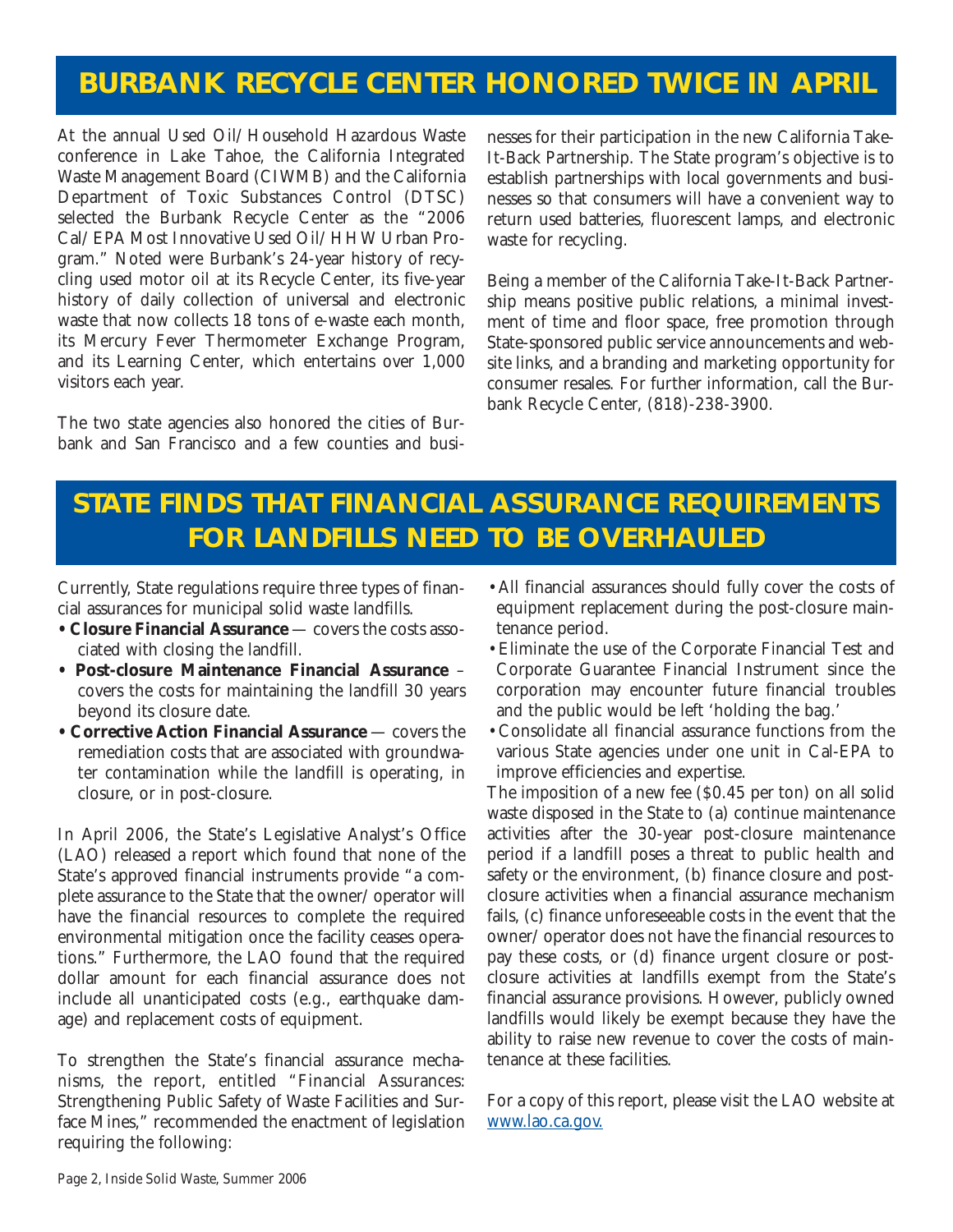### **THE CITY OF SANTA CLARITA INCREASES RESIDENTIAL DIVERSION WITH ITS "WE RECYCLE" CAMPAIGN**

In June of 2005, the City of Santa Clarita implemented the "We Recycle" outreach campaign. The campaign was created to encourage recycling while rewarding residents who actively participate in the City's curbside recycling program. The City, Waste Management, Inc., and local radio station KHTS-AM 1220 have partnered to make it a successful program.

The City conducted a preliminary evaluation of the program after its first six months of implementation. Through their evaluation they determined that single family curbside recycling has increased by five percent in comparison to what was collected during the same months during the previous year. The City continues to monitor the program and is looking forward to reviewing the results after the completion of its first year of implementation.

This is the way the program works: 1) Residents place a green "We Recycle" sticker on their curbside recycling container. 2) The local radio station drives their marked vehicle through randomly selected neighborhoods during their scheduled trash and recycling collection day. 3) The representative from the radio station selects recycling carts that have both the green sticker and are properly filled with commingled recyclable material - approximately four addresses per week. 4) The selected households receive prizes such as tickets to movies, theme parks, sporting events, and gift certificates. 5) All the winners are then entered into a drawing to win the monthly grand prize of **free trash collection services for one year!**

When the campaign began, it was intended to run for a total of six months. Due to the overwhelming response, the City decided to extend the program an additional six months. The key element to making this program a success has been the great deal of exposure by the local radio station throughout the community. The station plays a large role by promoting the City's programs on-air and distributing the "We Recycle" stickers at the local shopping mall and at local events. In addition, stickers are available at City Hall and are distributed at public events and buildings. To date, approximately 6,000 stickers have been distributed to residents. The City has also paid for additional outreach methods including television commercials, newspaper ads, bus shelter ads, local magazines ads, and the City's website. Waste Management continues to promote the program in their quarterly newsletter.

If you have any questions or would like additional information about this program, please contact the City's Environmental Projects Development Coordinator, Benjamin Lucha at (661) 284-1411 or via email at [blucha@santa-clarita.com.](mailto://blucha@santa-clarita.com) 

#### **COUNTY TO EXPAND WEBSITE TO HELP HAULERS AND SOLID WASTE FACILITY OPERATORS COMPLY WITH NEW REGULATIONS**

After four years of deliberations and consultations with stakeholders, on January 1, 2006, the California Integrated Waste Management Board's new Disposal Reporting System and Adjustment Method regulations became effective. The regulations require waste haulers, transfer station/non-disposal facility operators, landfill operators, and transformation facility operators to provide detailed tracking information on the amount of solid waste collected and disposed.

To assist haulers and solid waste facility operators in complying with the new regulations, the Los Angeles County Department of Public Works is expanding its web-based application system, [www.solidwastedrs.org,](http://ladpw.org/swims/) to allow the required information to be submitted via the Internet in a user friendly format. The website, expected to 'go live' on August 1, 2006, will also enable the Waste Board and affected jurisdictions to access and download the applicable information and forms via the Internet. "We are excited about the website's expansion. Not only will it make it easier for the State and local governments to access the information 24 hours a day in whichever format they want, but, it will also save haulers and solid waste facility operators time and money. This website is the first of its kind in the State, and possibly the nation," says Martins Aiyetiwa, the County website's project manager.

Public Works will be conducting public information and training sessions between August 1 and 23, 2006, at its Headquarters, 900 South Fremont Ave, Alhambra. For more information, contact Ms. Claudia Chan of the Los Angeles County Department of Public Works at (626) 458-2190, M – Th, 7 – 5:30.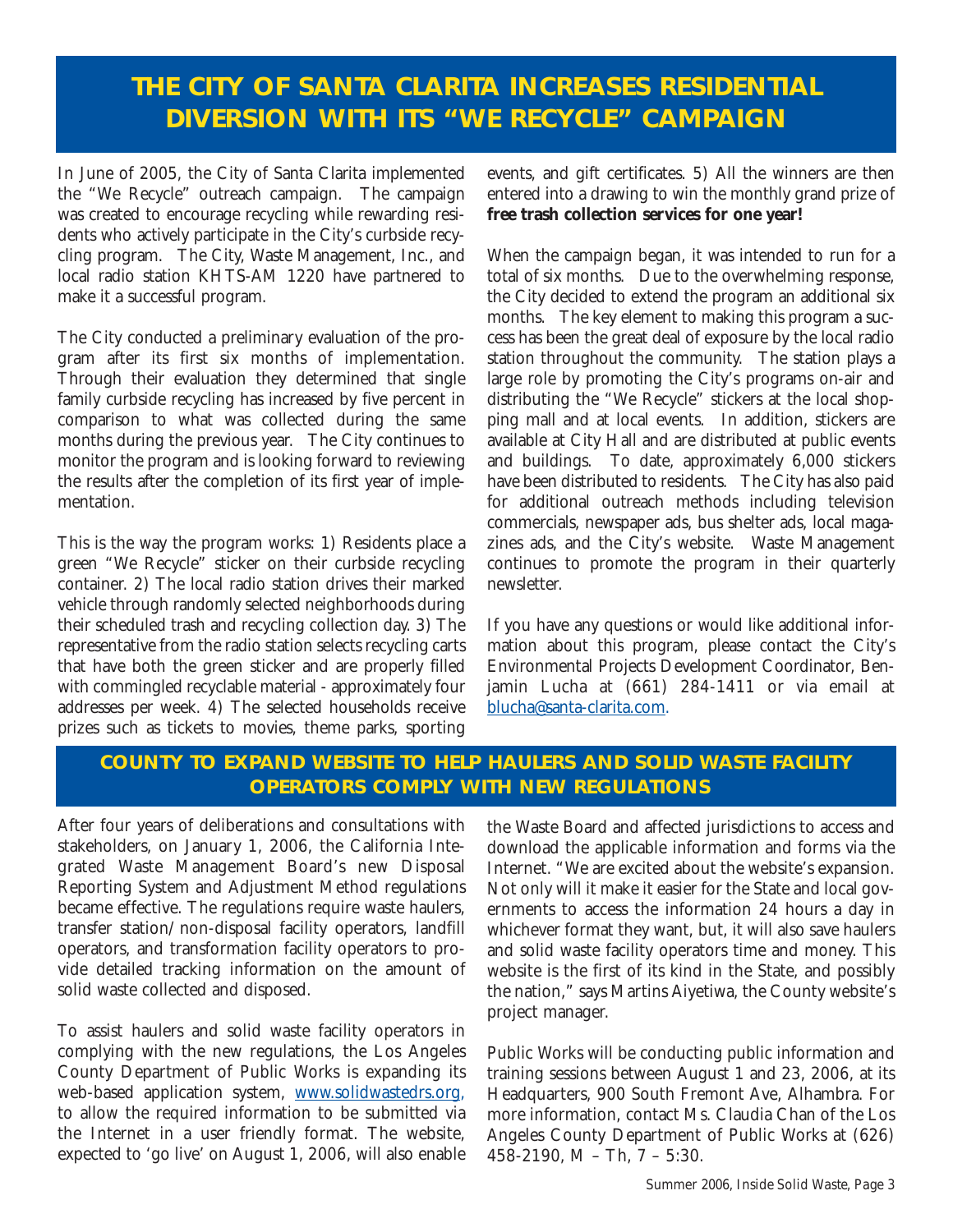## **TASK FORCE POSITIONS ON KEY SOLID WASTE BILLS**

The Task Force continuously monitors and analyzes pending legislative bills that may have an impact on solid waste management in the Los Angeles County region. If a bill is deemed significant, the Task Force will comment to positively affect the final outcome of adopted legislative proposals. The following is a list of pending State bills that the Task Force has taken a position on:

| Bill<br><b>Number</b>                                                                                                                                                                                                            | <b>Version</b> | Opposed/Supported        | <b>Task Force Position Summary</b>                                                                                                                                                                                      |
|----------------------------------------------------------------------------------------------------------------------------------------------------------------------------------------------------------------------------------|----------------|--------------------------|-------------------------------------------------------------------------------------------------------------------------------------------------------------------------------------------------------------------------|
| <b>AB 1688</b>                                                                                                                                                                                                                   | $5 - 26 - 06$  | Support                  | Would provide illegal dumping officers with the<br>authority to arrest illegal dumpers                                                                                                                                  |
| AB 1992                                                                                                                                                                                                                          | $2 - 09 - 06$  | Support                  | Would streamline the definition of solid waste to<br>aid in the prosecution of illegal dumping                                                                                                                          |
| AB 1966                                                                                                                                                                                                                          | $5 - 31 - 06$  | Oppose unless amended    | Would allow power plants producing electricity<br>from renewable sources to be eligible for capital invest-<br>ment funds, however the latest amendment excludes<br>conversion technologies                             |
| AB 2118                                                                                                                                                                                                                          | $2 - 17 - 06$  | Oppose                   | The bill was recently gutted and is now a spot bill<br>with "intent" language to develop a definition for<br>"conversion technology"                                                                                    |
| AB 2253                                                                                                                                                                                                                          | $2 - 22 - 06$  | Support                  | Would authorize local governments to seize<br>vehicles used in the act of illegal dumping                                                                                                                               |
| AB 2271                                                                                                                                                                                                                          | $4 - 04 - 06$  | Support                  | Would impose a \$0.10 fee on each non-rechargeable<br>household battery sold in California                                                                                                                              |
| AB 2296                                                                                                                                                                                                                          | $3 - 27 - 06$  | Support                  | Would require owners/operators of solid waste landfills to<br>provide for facility maintenance in perpetuity                                                                                                            |
| AB 2449                                                                                                                                                                                                                          | $6 - 14 - 06$  | Oppose                   | Would require stores to establish in-store recycling<br>programs for the return of plastic bags                                                                                                                         |
| AB 2845                                                                                                                                                                                                                          | $2 - 24 - 06$  | <b>Support and Amend</b> | Would increase payments to local governments for<br>beverage container recycling and litter cleanup programs.                                                                                                           |
| <b>AB 3001</b>                                                                                                                                                                                                                   | $4 - 17 - 06$  | Support                  | Would expand the State's electronic waste management<br>program by levying a \$6 fee on all computers sold in<br>California                                                                                             |
| <b>SB 369</b>                                                                                                                                                                                                                    | $1 - 19 - 06$  | <b>Support</b>           | Would extend the sunset date for the State's rubber-<br>ized asphalt concrete grant program to 2010                                                                                                                     |
| SB 926                                                                                                                                                                                                                           | $3 - 21 - 06$  | Support                  | Would require solid waste facilities approved at the ballot<br>box to prepare and certify an environmental impact report<br>pursuant to CEQA                                                                            |
| SB 1305                                                                                                                                                                                                                          | $5 - 01 - 06$  | Support                  | Would prohibit disposal of home-generated sharps<br>beginning September 1, 2008                                                                                                                                         |
| SB 1778                                                                                                                                                                                                                          | $4 - 04 - 06$  | Oppose                   | Would exclude green waste used as ADC from<br>receiving diversion credit                                                                                                                                                |
| SB 1835                                                                                                                                                                                                                          | $4 - 18 - 06$  | Support                  | Would prohibit the issuance of a solid waste facility permit<br>for a solid waste facility approved at the ballot box until<br>the facility complies with all local permitting requirements                             |
| SB 928                                                                                                                                                                                                                           | $2 - 22 - 05$  | Oppose                   | Would increase the State mandated diversion rate of 50%<br>by an unspecified amount by $1/1/20011$ . Note: On<br>$6/27/06$ , this bill was amended in the assembly to<br>remove the proposed increase in diversion rate |
| For more information on these bills or copies of related Task Force letters, please visit our website, www.lacoun-<br>tyiswmtf.org, or contact Coby Skye of the Los Angeles County Department of Public Works at (626) 458-5163, |                |                          |                                                                                                                                                                                                                         |

M - Th, 7 - 5:30.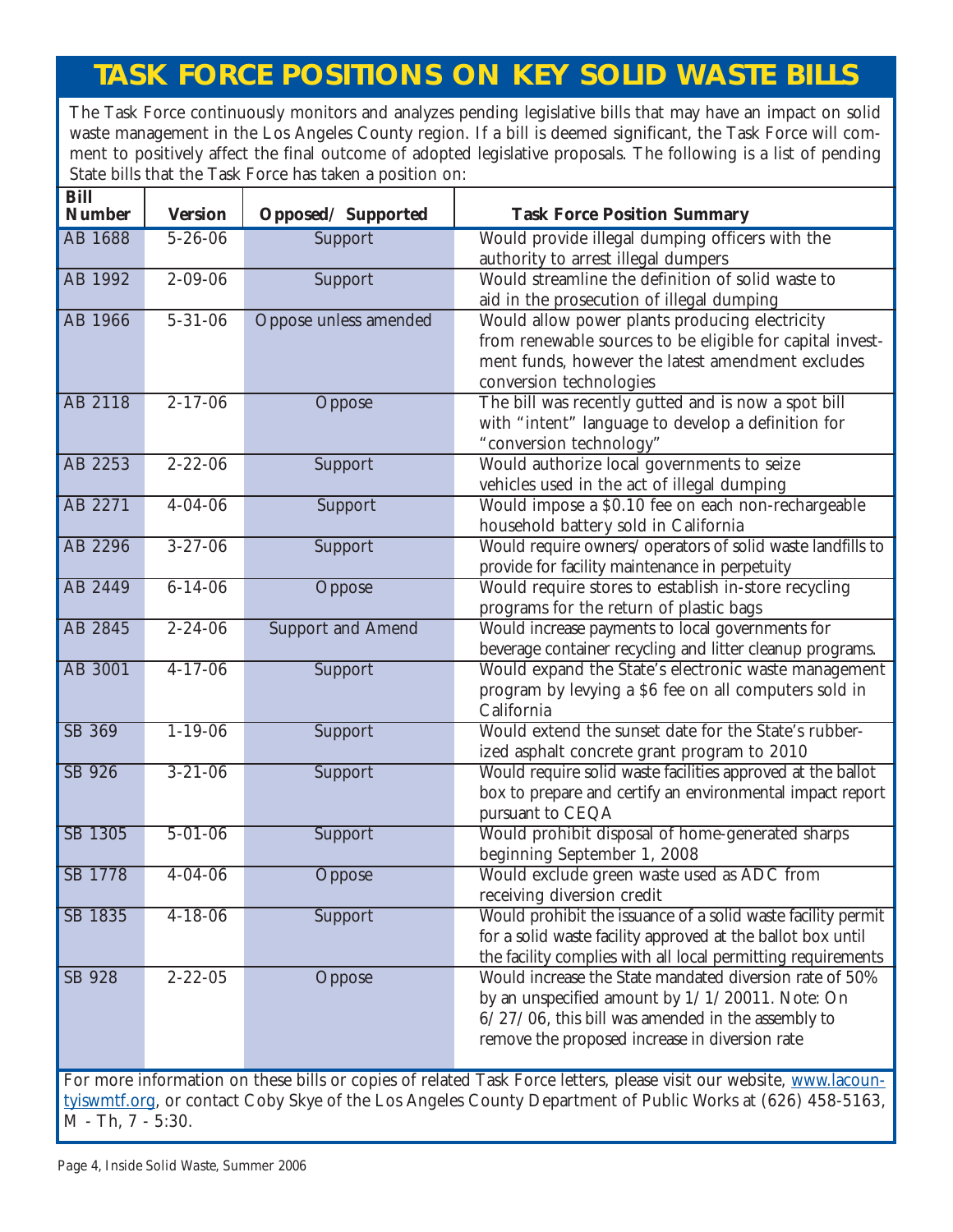## **City of L.A. MultiFamily Recycling Update**

Only two years ago, there were no City programs to collect recyclables from multifamily dwellings with five or more units in Los Angeles. Recently, the City of Los Angeles established pilot multifamily recycling programs in apartment buildings and condominiums. There are now weekly collection routes up and running in every neighborhood in the City.

The pilot program is very successful—with over 70,000 multifamily units currently participating, the City receives positive feedback on a daily basis from program participants. These units generate a significant amount of recyclables, which were previously taken to local

landfills, but are  $ncw$ removed from  $t$  e waste stream and taken to Material Recovery Facilities (MRFs) throughout the City. These facilities sort, bale, bundle, and ship clean recyclables to manufacturers who reuse recyclable material in making new products. Therefore, the stream of recyclables generated by multifamily residences is not only diverted from local landfills, it becomes a product stream for new material.

On April 25, 2006, the Los Angeles City Council approved a plan to move forward with releasing an Request

For Proposal (RFP) to establish the Permanent Multifamily Recycling Program in 2008. Building upon the 70,000 units already in the pilot program, the permanent program will expand this service availability to all multifamily residential units in the City. All multifamily dwellings in the City of Los Angeles that do not have a recycling program in place will be able to participate in this important Citywide program.

One of the pilot program goals was to test several different recycling methods to see which one works best for citywide implementation. Tenants have responded positively to a source-separated method, where multifamily residents receive 95-gallon, blue, wheeled bins labeled "Recycling." In a source separated recycling program, residents sort their recyclables from their regular trash and place them into their designated recycling bins located in a common area, usually alongside the regular trash bin. Private waste haulers empty these recycling bins on a weekly basis.

> The City is committed to ensuring that all multifamily residents of Los Angeles have the opportunity to recycle. While the City prepares and releases an RFP for companies to provide recycling services to multifamily residents, we will not be actively recruiting new pilot program participants. We will, however, continue to develop a list of interested tenants to be contacted when the permanent program rolls out in 2007.

> > For more information, including a map of service areas,

links to our recycling publications, and details on other City of Los Angeles recycling programs, visit us at:<http://www.larecycles.org.> Please remember that recycling programs can only work with public participation; success is a direct reflection on the commitment of Los Angeles residents to keeping the environment clean.

For more information, please contact Multifamily Recycling Program Manager TJ Knight via email at T.J. [Knight@lacity,org, or at \(213\) 485-3752.](mailto://T.J.Knight@lacity.org)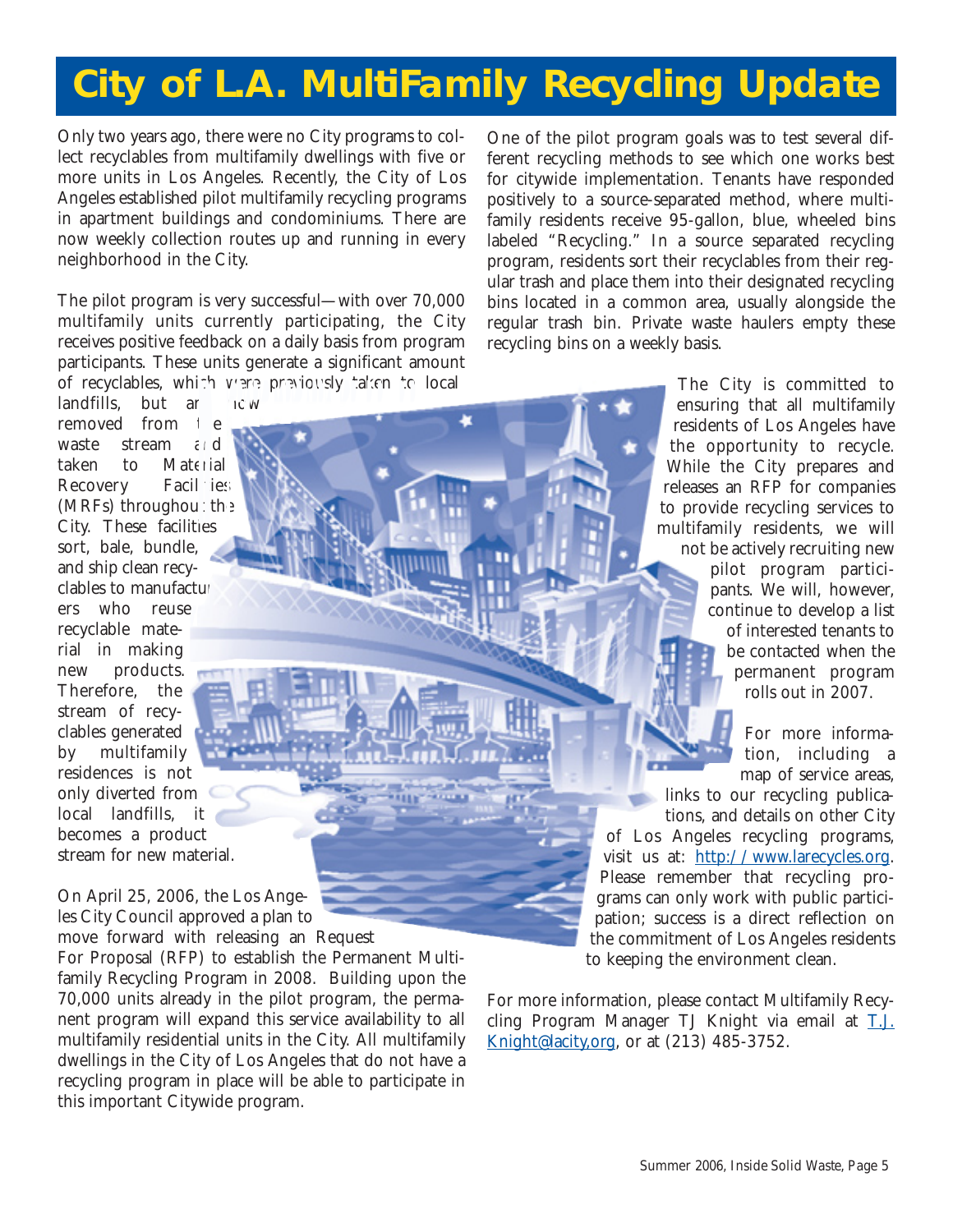## **Get Into Smart Gardening**

The Los Angeles County Countywide Smart Gardening Program was started in 1994 by the County of Los Angeles Department of Public Works to help meet the California Integrated Waste Management Board's mandated goal of reducing disposal of solid waste in landfills by 50 percent. The program offers free workshops to all County residents covering backyard composting, worm composting, grass recycling, water-wise gardening, and fire-wise gardening. These workshops provide residents with "smart gardening" techniques that are easy to follow and do not require much time. By practicing these simple techniques, residents will not only conserve water, save money, reduce waste going to our landfills, and help preserve our environment, but also enjoy a healthy and beautiful lawn and garden.

Workshops are conducted on most Saturdays from 9 a.m. to 11 a.m. at various locations throughout the County. Residents attending a Smart Gardening workshop will have the chance to either win a backyard compost or worm bin, or purchase one at a discounted rate. For a limited time, Los Angeles County

residents can order a free S[mart](http://ladpw.org/epd/sg/) Gardening Video, in DVD or VHS format, in English or Spanish. To take advantage of these opportunities and to learn more about the "smart gardening" techniques, please visit [www.smartgardening.com](http://ladpw.org/epd/sg/) or call (888)CLEAN LA.



#### **COUNTY APPROVES NEW LAND USE PERMIT FOR SUNSHINE CANYON LANDFILL**

### **Landfill to Close within 30 Years**

On June 7, 2006, the County Board of Supervisors approved a replacement Conditional Use Permit (CUP) for the County side of the Sunshine Canyon Landfill. The replacement CUP will allow the separate landfilling operations in the City of Los Angeles and the unincorporated County area to be run as a single operation and establishes a maximum operational period of 30 years. It also increases the permitted waste disposal intake to a maximum of 12,100 tons per day when operating as a combined City/County landfill. Ultimately, the City/County Landfill would provide approximately 90 million tons of disposal capacity.

The replacement CUP is the culmination of efforts, which began when the County issued the existing CUP for the County landfill in 1993. In compliance with the County CUP, Browning Ferris Industries, Inc. (BFI), the landfill operator, pursued and obtained land use entitlements in 1999 for the development of the landfill on the City side, which had been inactive since 1991. Thereafter, BFI requested a replacement CUP for the County landfill to facilitate the operation of a combined City/County landfill. On July 28, 2005, BFI opened the City portion of the landfill.

The replacement CUP includes a vast array of stringent environmental protection measures and recycling requirements to assist cities in meeting the State's waste diversion mandates. For example, all areas not yet utilized will be double-lined, additional video cameras will be installed to monitor operations at the working face, alternative fuel trucks must operate onsite, a trust fund to pay for closure, post-closure, and corrective action activities will be established, BFI is responsible for maintaining the site in perpetuity, a \$1 per ton fund will be established for the benefit of the neighboring community, a \$0.25 per ton fund will be established to expand waste diversion activities in the unincorporated County areas, and a \$2 million conversion technology fund will be established. "The replacement permit for Sunshine Canyon establishes some of the most stringent environmental protection measures ever imposed on a landfill in the nation. It provides added protections and benefits to the community and the environment and allows BFI to run the landfill more efficiently" said Carlos Ruiz, Assistant Division Engineer of the Los Angeles County Department of Public Works.

Joint County/City operations at the landfill will not start until the approval of Joint Powers Agreement between the City and County.

For more information, please contact Martins Aiyetiwa of the Los Angeles County Department of Public Works at (626) 458-3553.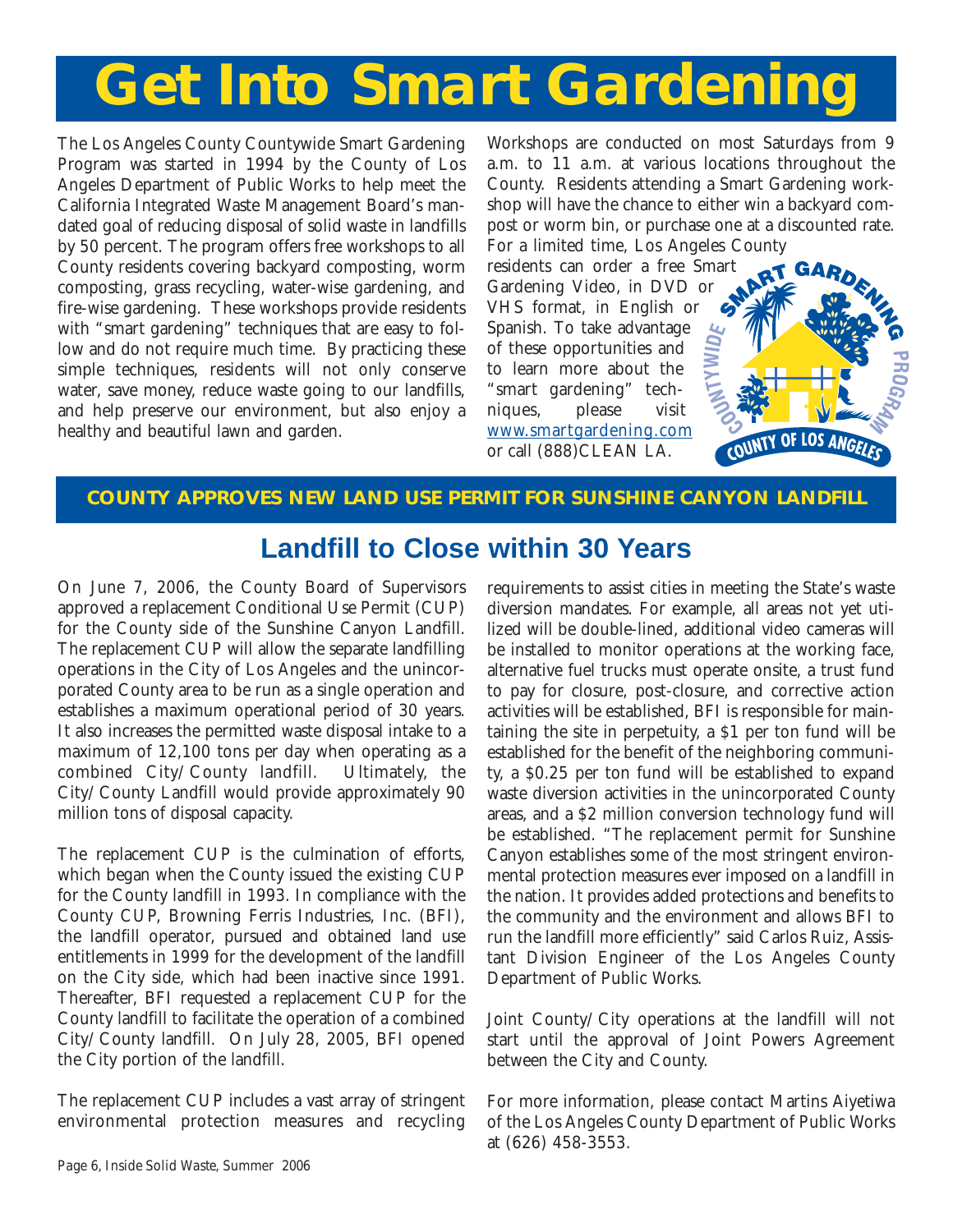Materials such as paint, motor oil, anti-freeze, cleaning products, and pesticides can be taken to any of these locations. Electronic waste will also be accepted including computers, monitors, printers, televisions, and cell phones. Please read each permanent center description below for details or call 1-800-98-TOXIC or 1(888)CLEAN-LA for more information.

**Gaffey Street collection center 1400 N. Gaffey St. San Pedro, CA 90021 [Open Friday, Saturday, and Sunday 9 a.m. - 3 p.m.](http://www.lacity.org/san/safe-gaffey.htm)**

**Hyperion Treatment Plant 7660 W. Imperial Highway, Gate B Playa Del Rey, CA 90293 [Open Saturdays and Sundays 9 a.m. - 3 p.m.](http://www.lacity.org/san/safe-htp.htm)**

**Washington Boulevard collection center 2649 E. Washington Blvd. Los Angeles, CA 90021 [Open Friday, Saturday, and Sunday 9 a.m. - 3 p.m.](http://www.lacity.org/san/safe-washington.htm)**

**Randall Street S.A.F.E. center 11025 Randall St. Sun Valley, CA 91352 [Open Saturday, Sunday, and Monday 9 a.m. - 3 p.m.](http://www.lacity.org/san/safe-randall.htm)**

**UCLA location 550 Charles E. Young Dr. West Los Angeles, CA 90095 [Open Thursday, Friday, and Saturday 8 a.m. - 2 p.m.](http://www.lacity.org/san/safe-ucla.htm)**

**Antelope Valley Environmental collection center Antelope Valley Public Landfill 1200 West City Ranch Road Palmdale CA 93551 [Open 1st and 3rd Saturday each month 9 a.m. - 3 p.m.](http://ladpw.org/epd/avecc/index.cfm)**



# **What's Up?**

**HHW ROUNDUPS** are open from 9:00 a.m. to 3:00 p.m. unless otherwise indicated. For more information, call the Los Angeles County Department of Public Works, at **1(888)CLEAN-LA (253-2652).** For information about City of Los Angeles events call **1(800)98-TOXIC (988-6942).**

| August 5               | Whittier - Rio Hondo College<br>3600 Workman Mill Road                                                                 |
|------------------------|------------------------------------------------------------------------------------------------------------------------|
| August 12              | Arcadia - Santa Anita Race Track, Gate 6<br><b>Colorado Place</b>                                                      |
| August 12<br>9am - 2pm | Sierra Madre - Mariposa Ave. Parking Lot,<br>Mariposa Ave. just west of Baldwin Ave.                                   |
| August 19              | Downey - Columbus Continuation High School<br>12330 Woodruff Ave.                                                      |
| Sept. 9                | Lynwood - Lynwood City Streets<br>intersection of Butler Ave. and Bellinger St.<br>(enter from Alameda St. only)       |
| Sept. 9                | <b>Burbank</b> - Burbank Fire Department<br><b>Training Center</b><br>1845 Ontario St.                                 |
| Sept. 16               | Alhambra - LA County DPW Headquarters<br>Parking Lot, 900 South Fremont Ave.                                           |
| Sept. 16<br>9am - 2pm  | South Pasadena - South Pasadena Unified<br>School District Headquarters (Parking Lot)<br>Diamond Ave. & Mission Street |
| Sept. 23               | San Fernando - San Fernando Civic Center<br>Parking Lot<br>1st St. and Maclay Ave.                                     |
| Sept. 23               | Covina - Walmart Overflow Parking Lot<br>1275 Azusa Ave. (North of Arrow Hwy.)                                         |
| Sept. 30               | Beverly Hills - Beverly Hills City Streets                                                                             |

## Foothill Rd. and Alden Dr.

## **[ANNOUNCEMENT](http://ladpw.org/epd/tf/)**

**Looking for up-to-date information about the Task Force?**

*Visit www.lacountyiswmtf.org where you can find agendas, meeting minutes, and copies of the Inside Solid Waste newsletter.*